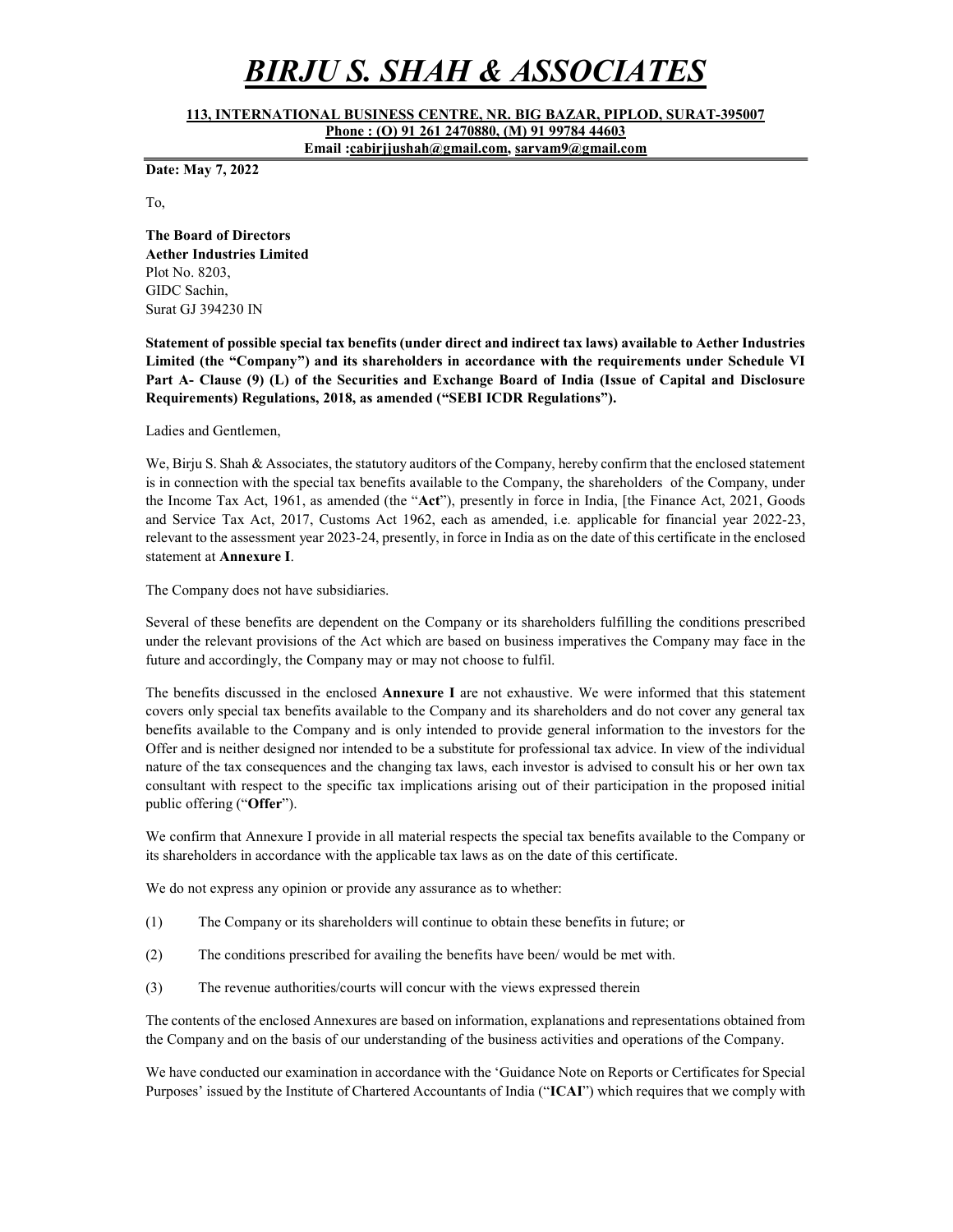ethical requirements of the Code of Ethics issued by the ICAI. We hereby confirm that while providing this certificate we have complied with the Code of Ethics issued by the ICAI.

We confirm that the information in this certificate is true and correct and there is no untrue statement or omission which would render the contents of this certificate misleading in its form or context.

This certificate may be relied upon by the Company, the Book Running Lead Managers, and the legal counsels appointed by the Company and the Book Running Lead Managers in relation to the Offer. We hereby consent to extracts of, or reference to, this certificate being used in red herring prospectus and prospectus or any other documents in connection with the Offer (collectively, the "Offer Documents"). We also consent to the submission of this certificate as may be necessary, to any regulatory authority and/or for the records to be maintained by the Book Running Lead Managers in connection with the Offer and in accordance with applicable law.

Yours faithfully

For, Birju S. Shah & Associates Chartered Accountants ICAI Firm Registration Number: 131554W



Proprietor Membership No. 107086 Place: SURAT UDI Number: 22107086AIOGHN3359 Peer Review Certificate No. : 013598

Encl: Annexure I (Statement of tax benefits)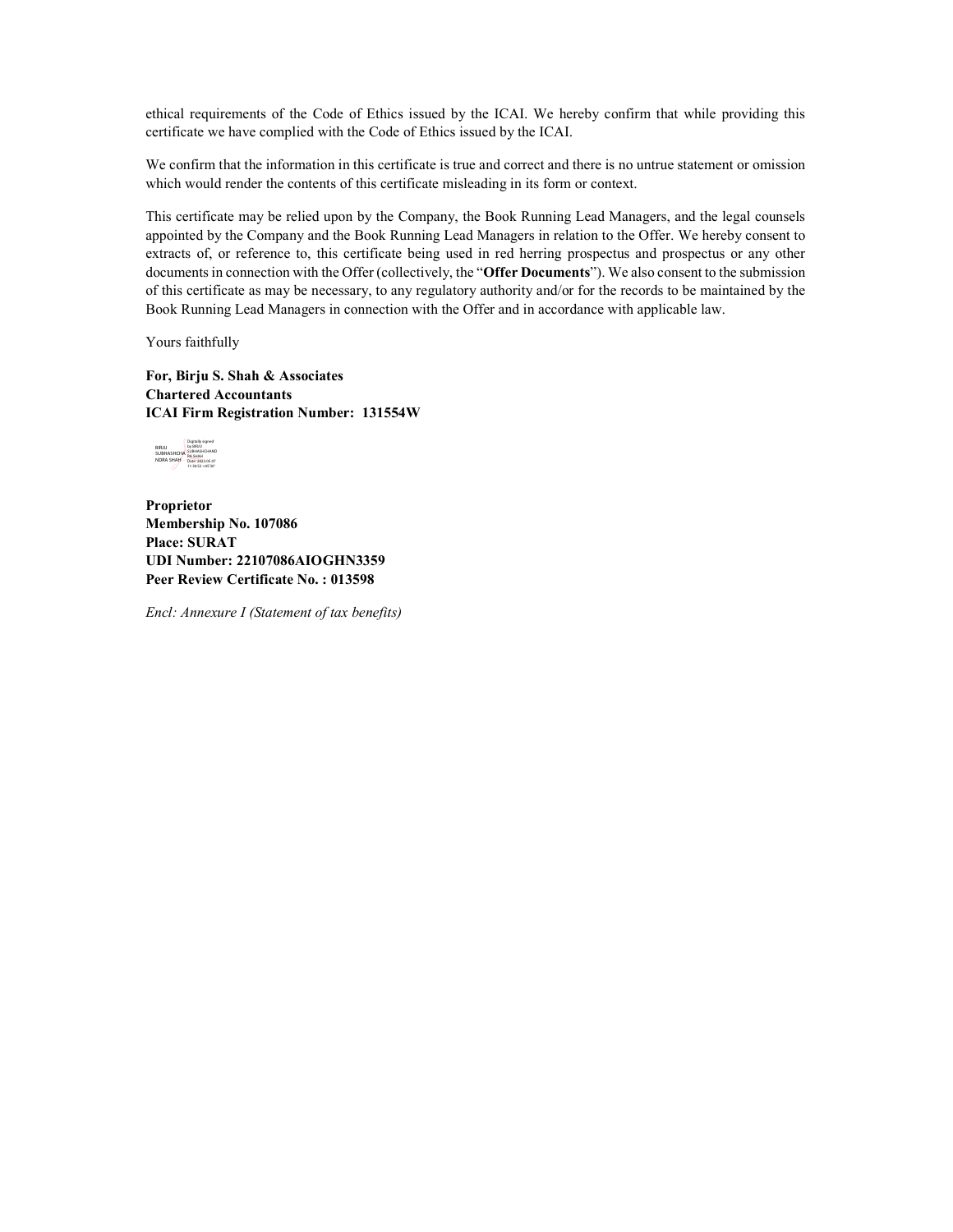#### Annexure I

Outlined below are the special tax benefits available to the Company and its shareholders under the Incometax Act, 1961 ("the Act") [including all the Rules pronounced therein], Goods and Service Tax Act, 2017 (including all the Rules pronounced therein) and Customs Act 1962 (including all the Rules pronounced therein), each as amended by the Finance Act 2022, i.e. applicable for the Financial Year 2022-2023 relevant to the assessment year 2023-24, presently in force in India.

#### I. Special Income tax benefits available to the Company

The Company has obtained a registration from the Department of Scientific and Industrial Research ("DSIR") on November 24, 2020 for its Research and Development Unit located at Plot No. B-21/7 SUSML, Road No. 3, Hojiwala Industrial Estate, Sachin, Gujarat from October 29, 2020 to March 31, 2023. On the basis of the said certificate, the capital expenditure incurred in the said Unit (except the cost of land) would be eligible for a write off to the company in the year of incurring the same, subject to compliances as prescribed under the Income Tax Act and related Rules made for the same.

Other than the above, there are no other special income tax benefits available to the Company.

## II. Special Income tax benefits available to Shareholders

There are no special tax benefits available to the shareholders for investing in the shares of the Company.

## III. Special Indirect Tax benefits available to the Company

The Company has obtained a registration from the DSIR on November 24, 2020 for its Research and Development Unit located at Plot No. B-21/7 SUSML, Road No. 3, Hojiwala Industrial Estate, Sachin, Gujarat. On the basis of the said certificate, the in-house R & D units will be able to avail of GST and customs exemption on purchase of equipments, instruments, spares thereof, consumables, etc. that are used for research and development subject to relevant Government policies in force from time to time and subject to separate applications being made under the relevant regulations.

In addition to above, the company has obtained a registration from the department of customs on Manufacturing and other operations in a warehouse (MOOWR). On the basis of which company is entitled and licensed for storage of imported & indigenous items without payment of duty on importation/domestic procurement for warehousing thereof as a Private Bonded Warehouse under section 58 of the Customs Act, 1962.

Furthermore, the company is taking benefits of REFUND of unutilized Input Tax Credit (ITC) under section 54 of CGST Act, 2017. The company is taking refund of the ITC of IGST on the Exports that it does out of the country and also to SEZ supplies of goods.

Moreover, the company is also taking the benefit of MEIS (Merchandise Exports from India Scheme) under the Customs Act, 1962.

Other than the above, there are no special indirect tax benefits available to the Company.

#### Note:

- 1. The above statement of tax benefits sets out the special tax benefits, if any, available specifically to the Company and its shareholders under the current tax laws presently in force in India.
- 2. This statement is only intended to provide general information to the investors and is neither designed nor intended to be a substitute for professional tax advice. In view of the individual nature of the tax consequences, the changing tax laws, each investor is advised to consult his or her or its own tax consultant with respect to the specific tax implications arising out of their participation in the issue.